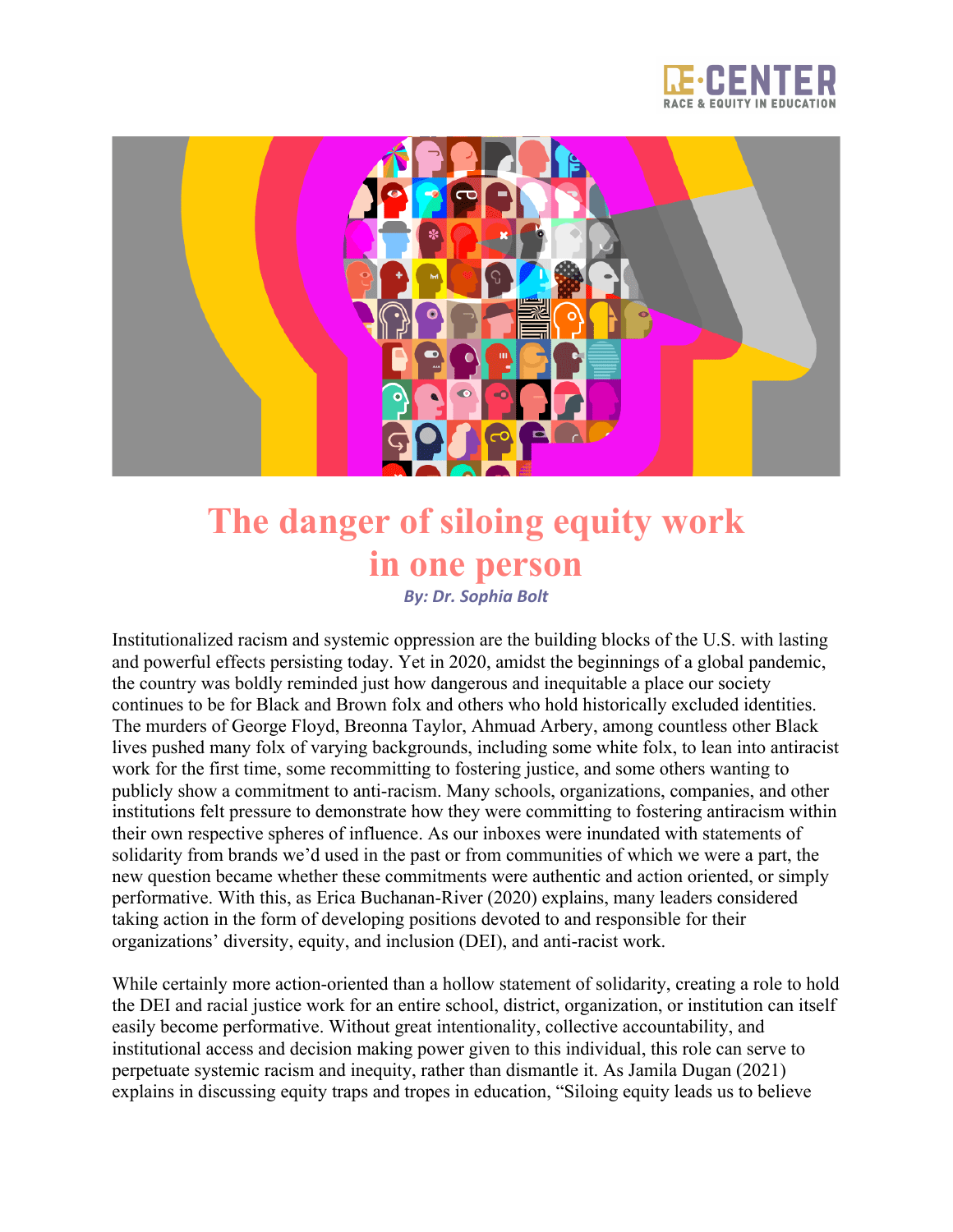

that equity is separate from instruction, which is separate from culture, which is separate from every other aspect of student experience and learning." If this position exists in your district or organization, this person must be seen as a resource, yet not the source of equity and racial justice work. Instead, collective action is a necessity, leading to shifts in both minds and systems. A DEI director can play a guiding role in this, but with the understanding that they are supporting collective work that is held by all members of the community, from senior leadership to hourly staff.

## *When implementing this position, Buchanan-River (2020) urges leaders to understand their why. Speaking directly to school and district leaders, she writes:*

Reflect on what diversity means to the school or district. How do educational leaders define equity? When you think about antiracist work, are you only thinking about racist incidents that may have made their way to social media or are you thinking about racism in its most subtle forms and the proactive work that is required to eradicate it? Are you also thinking about the intersections of identity (e.g. gender, class, religion, etc.)?

In most instances, a DEI coordinator or director holds the task of examining the conditions needed to foster equity and inclusion in the space and community and illuminating barriers to the work in the past. However, if those who hired them expect their work to be felt only through hosting diversity events and celebrations, the work has already halted before it can begin. As Buchanan-River explains, "Hosting an international festival on a Saturday evening is not going to eliminate racism when students return to school on Monday morning." Nor can this work be understood as a list of boxes to be checked off. Examples of check boxes may include conducting an equity audit, racial equity training for leadership and staff, and developing an explicit equity policy. While these practices are useful and important, they alone will not drive transformative change without sustained action and continuous reflection. Racial equity work is ever-evolving, ever-continuing, and involves accepting that the status quo must be challenged. Thus, the DEI director must be encouraged to and institutionally supported in disrupting the status quo.

## **An eye towards DEI roles in schools and districts**

Take for example, that the status quo in a school or district may be (and often is) that students can receive disciplinary referrals for subjective infractions, such as being disrespectful, disruptive, insubordinate, or defiant. While objective disciplinary infractions are largely defined as verifiable actions with a permanent product (e.g., vandalism), subjective categories are based on perceptions (Annamma et al., 2019). These perceptions are informed by one's own social identities and implicit bias - negative associations of others that people unknowingly hold that affect attitudes and actions (Staats, 2016). Research (e.g.,Gibbs & Harrison, 2020; Hassan & Carter, 2021; Martin & Smith, 2017; Morris, 2016; Neal-Jackson, 2020) shows that students of color, particularly Black students, are disproportionately cited for subjective disciplinary categories. Historically negative narratives about Black people have put Black students under constant surveillance in school, criminalizing their behavior (Martin & Beese, 2017). For instance, Black female students being "too loud" are viewed as disrespectful, and even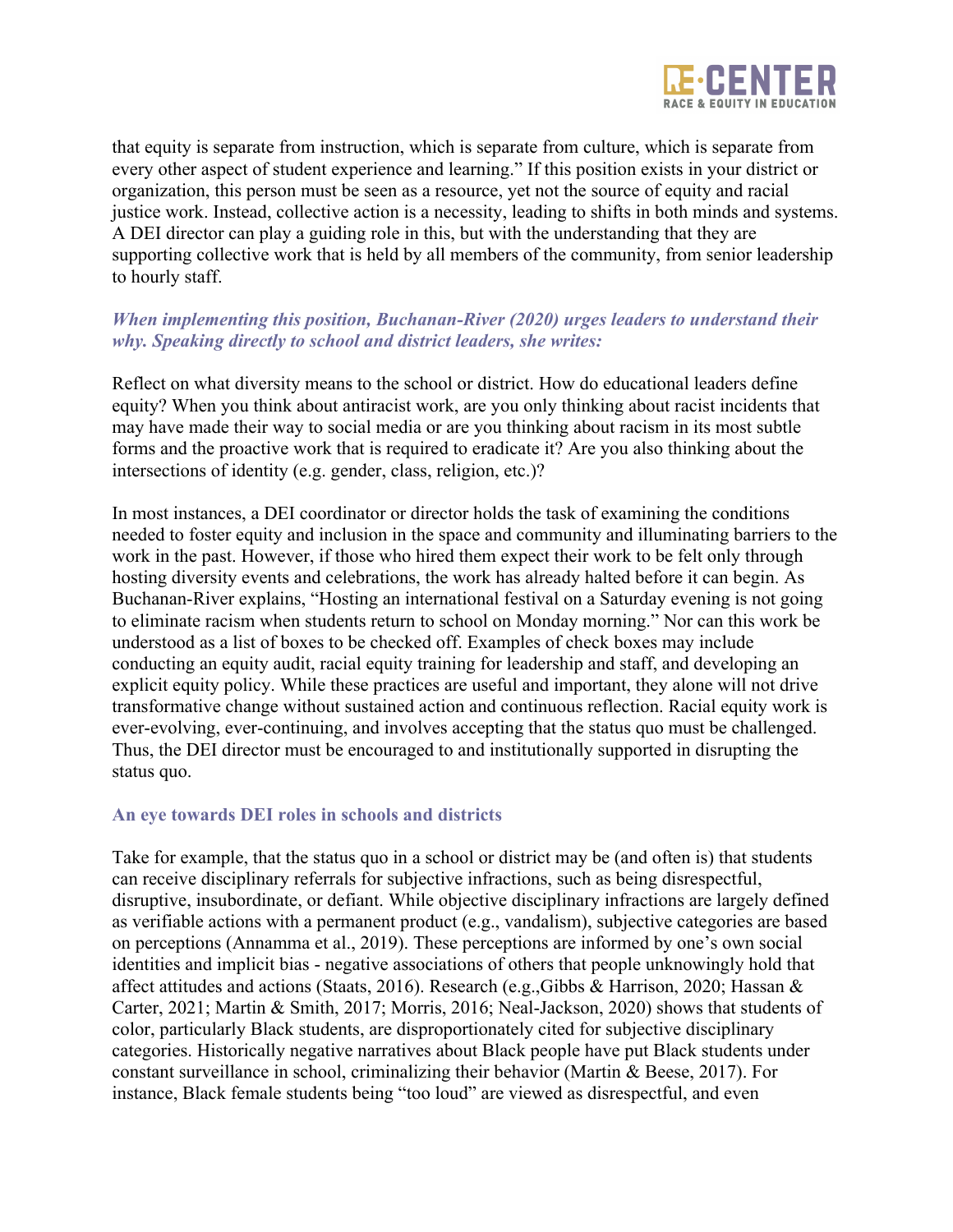

threatening, resulting in disciplinary action while their white male classmates' similar behavior is dismissed as "boys being boys." If a DEI director recommends that a school or district redefine how they both understand and enforce subjective behavioral infractions, leadership should back this action, despite pushback that may come.

In fact, DEI directors should be members of the leadership team. And this leadership team must conspire to curate the conditions for their DEI director to be impactful. This includes publicly acknowledging the disparities underscored by the DEI director with transparency, vulnerability, and owning that addressing disparities is not the role of one person but of all who support children. As Buchanan-River (2020) explains, "Every person who interacts with children in a school system plays an integral role in dismantling racism. To think anything different and lack ownership, personal growth, or responsibility perpetuates the problem."

To that end, the person in a DEI role cannot be the only one holding folx accountable. In fact, it is often impossible for them to hold others accountable when they often do not supervise other school and district leaders but rather have a sort of insider/outsider status on the district leadership team. This ambiguity disinvites accountability and enforceability of what these DEI coordinators and directors know to be required in this work. The agency (or lack thereof) of folx in these roles matters greatly. While this person may come to have influence on practices and policies, such as the change to disciplinary practices mentioned above, they alone cannot ensure every educator in the building applies an anti-bias, anti-racist lens to their disciplinary practices. Other district and school leadership must ask themselves how they plan to create, uphold, and participate in mechanisms of accountability. A DEI director can, for example, organize professional learning opportunities, but how are district and school leaders holding themselves and others to account for applying the knowledge they have learned? How are anti-racist practices embedded in evaluation procedures and feedback opportunities? And perhaps most importantly, are there mechanisms in place to hear from those in the community most harmed in the past to share if and how they are experiencing positive changes? And when this sharing takes place, who is listening and who has opted out of the conversation?

Furthermore, to ensure racial justice work does not live within one person or role, the creation of a district equity team and building level equity teams can help facilitate a long-lasting and sustainable impact by fostering essential stakeholder buy-in. The district-wide committee should ideally include district and school leaders, BOE members, educators and staff, students, families, alumni and community members (Childress et al., 2009; Smith & Brazer, 2016). Similarly, school-based teams should be composed of school leaders, educators and staff, students, families, and community members and have representatives from most, if not all, grade levels and content areas (Childress et al., 2009; Smith & Brazer, 2016). These teams can extend the efforts of the DEI director by having a dedicated group of folx meeting regularly in each school building that works to increase the district and individual school communities' capacity around racial equity and justice. This can look like groups increasing social consciousness around systems of oppression, supporting their school communities' abilities to co-create, enact, and evaluate new equitable practices, policies, and procedures, and establish authentic forums to engage young people in transforming their schools into more equitable and inclusive spaces. A DEI director cannot be everywhere, but school-based equity teams can serve as localized efforts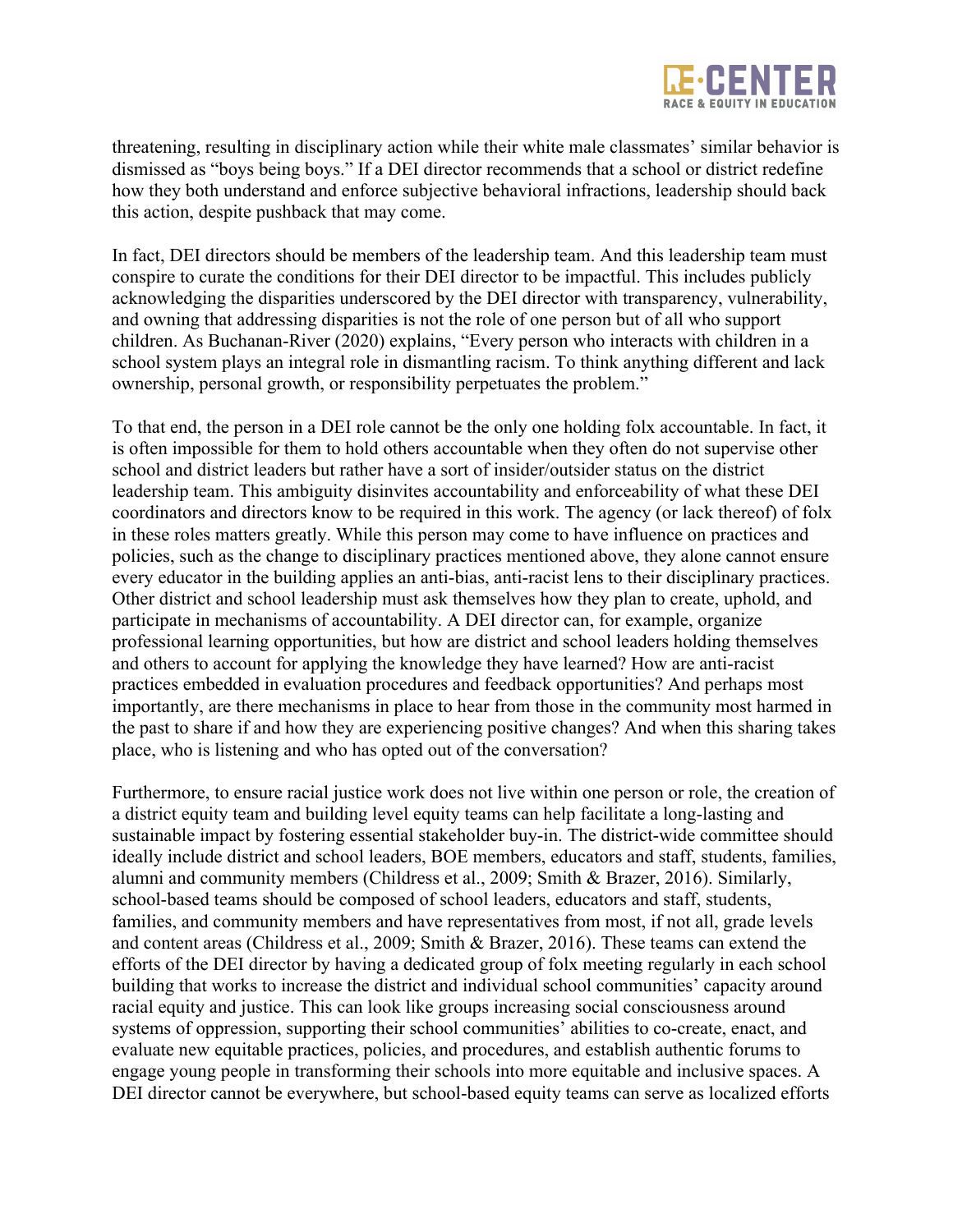

that push forward the work, such as ensuring the progress towards goals of building staff capacity around promoting equity and fostering culturally responsive educational practices.

Moreover, in a space where adults are participating in critical reflection and doing the work to build their own capacity around equity and racial justice, the creation of student-led equity squads can serve to center and uplift student voice by directly involving youth in the school's equity work and decision making processes. These squads can also serve as a way for adults to stay accountable to their equity commitments as these squads form a direct line of feedback from students about the state of their school environment. In this way, the DEI director, their role, and the work is institutionally significant (not simply performative) and supported with other intentional agents of change working throughout the community. It is this collective action that will work to foster sustainable institutional change where goals of racial justice and a sense of belonging for all in the community can be realized.

Because racism and inequity for so long have been the status quo, communities in schools, even if guided by a DEI director, must collectively define success, uplifting the voices of the most harmed folx. In this way, a community will both know success when it occurs and be able to measure it with a racial equity lens from multiple angles (e.g. qualitative data such as climate survey results, community conversations, and other forms of story gathering + quantitative data such as school discipline data, school club enrollment numbers, and graduation rates). Much of this analysis can be spearheaded by the equity teams who commit to frequent and transparent communication with their school communities. Ultimately, equity and racial justice efforts must center a community's well being; members must be able to contribute their brilliance under the freedom of being able to bring their full selves to the community. When this happens, the health of the institution will improve.

Lastly, DEI positions are often filled by BIPOC individuals. If this rings true of your organization's DEI position, you can be almost certain that this job is an emotionally taxing one, if not at times a dehumanizing one. As Rann Miller (2021), head of DEI for a Philadelphia charter school district wrote in early November of this year:

I recognize that the perspectives of Black people aren't always valued within a white institutional space. Therefore I know my role, with its freedom, comes with the steep cost of always looking over my shoulder — knowing that at any time, my district can change course, I could be out of a job, and our students devoid of an advocate.

If you truly intend for your DEI director to initiate change, they will be making people uncomfortable, especially if they are working in a predominately white space. As you are asking them to help repair the community of generational and historical harm, ensure you are providing them with support as well. Support can look like a lot of things: access to and time off to receive mental health resources, access to and support of their participation in racial affinity spaces, and work timelines that are responsive rather than reactionary to the weight of the work at hand. Most importantly, support looks like letting them share what they need from you to succeed and defining that success for themselves. Most importantly, as Buchanan-River (2020) underscores, they need to know they are not alone in this work; those who hired them must also be doing the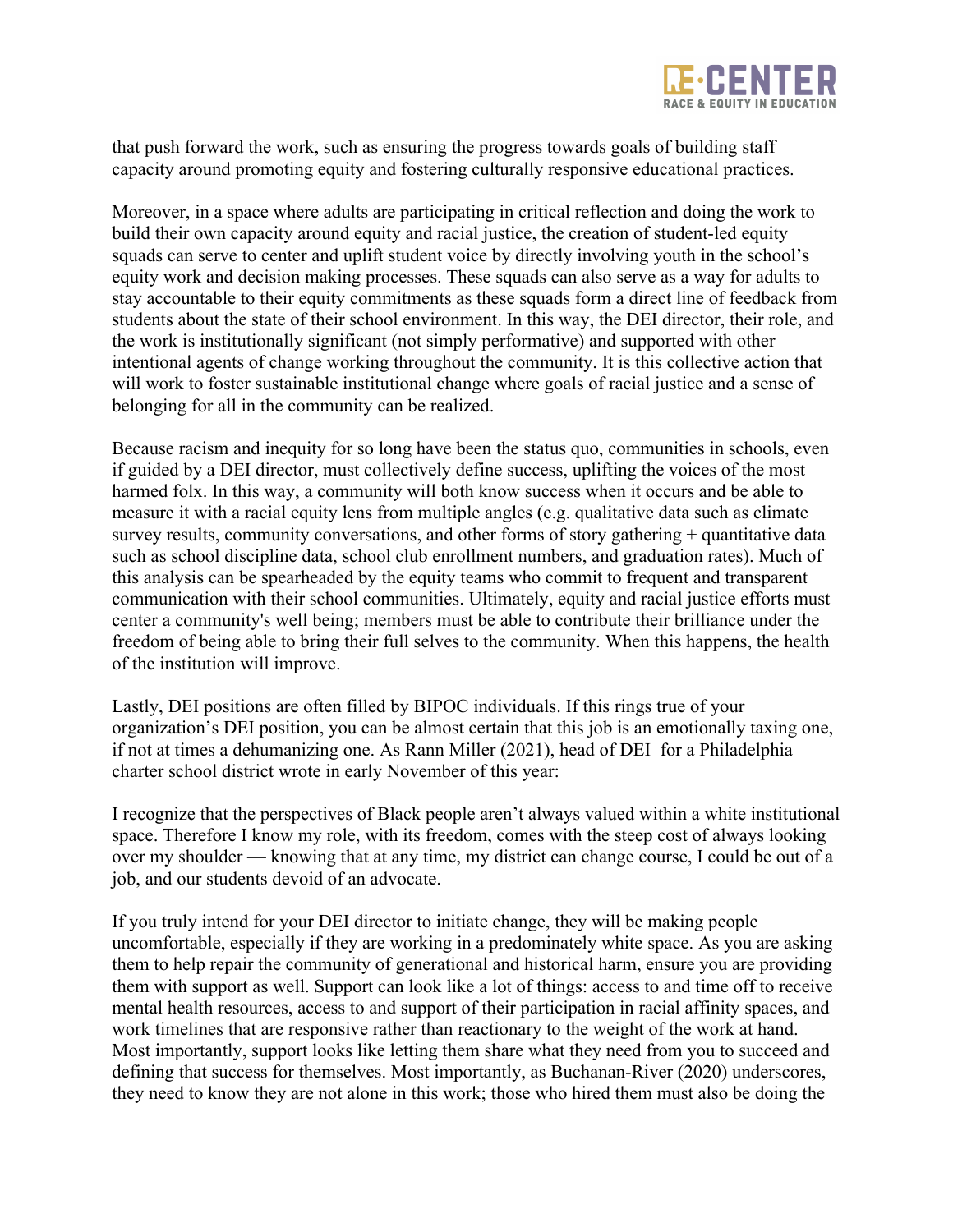

work of critically examining how they show up and how they will use their positional power to foster equity and racial justice while holding others to do the same.

## **References**

Annamma, S. A., Anyon, Y., Joseph, N. M., Farrar, J., Greer, E., Downing, B., & Simmons, J. (2019). Black girls and school discipline: The complexities of being overrepresented and understudied. Urban Education, 54(2), 211-242.

Buchanan-Rivera, E. (2020, July 29). Want to hire a DEI officer? Here's what to know first. ASCD. Retrieved from https://www.ascd.org/blogs/want-to-hire-a-diversity-equity-inclusionofficer-heres-what-to-know-first.

Childress, S., Doyle, D. P., & Thomas, D. A. (2009). Leading for equity: the pursuit of excellence in Montgomery County Public Schools. Cambridge, MA: Harvard Education Press.

Dugan, J. (2021, March 1). Beware of equity traps and tropes. ASCD. Retrieved from https://www.ascd.org/el/articles/beware-of-equity-traps-and-tropes.

Gibbs Grey, T. D., & Harrison, L. M. (2020). Call me worthy: Utilizing storytelling to reclaim narratives about Black middle school girls experiencing inequitable school discipline. Equity & Excellence in Education, 53(3), 325-341.

Hassan, H. H., & Carter, V. B. (2021). Black and White Female Disproportional Discipline K– 12. Education and Urban Society, 53(1), 23-41.

Martin, J. L., & Beese, J. A. (2017). Talking back at school: Using the literacy classroom as a site for resistance to the school-to-prison pipeline and recognition of students labeled "at-risk". Urban Education, 52(10), 1204-1232.

Martin, J., & Smith, J. (2017). Subjective Discipline and the Social Control of Black Girls in Pipeline Schools. Journal of Urban Learning, Teaching, and Research, 13, 63-72.

Morris, M. (2016). Pushout: The criminalization of Black girls in schools. New Press, The.

Neal-Jackson, A. (2020). Muting Black girls: how office referral forms mask dehumanising disciplinary interactions. Journal of Educational Administration and History, 52(3), 295-308.

Miller, R. (2021, November 4). 'Will I get fired for this?' Rejecting white supremacy has a high cost in education | Opinion. The Philadelphia Inquirer. https://www.inquirer.com/opinion/commentary/diversity-equity-inclusion-dei-schools-criticalrace-theory-20211104.html

Smith, R. G., & Brazer, S. D. (2016). Striving for equity: district leadership for narrowing the